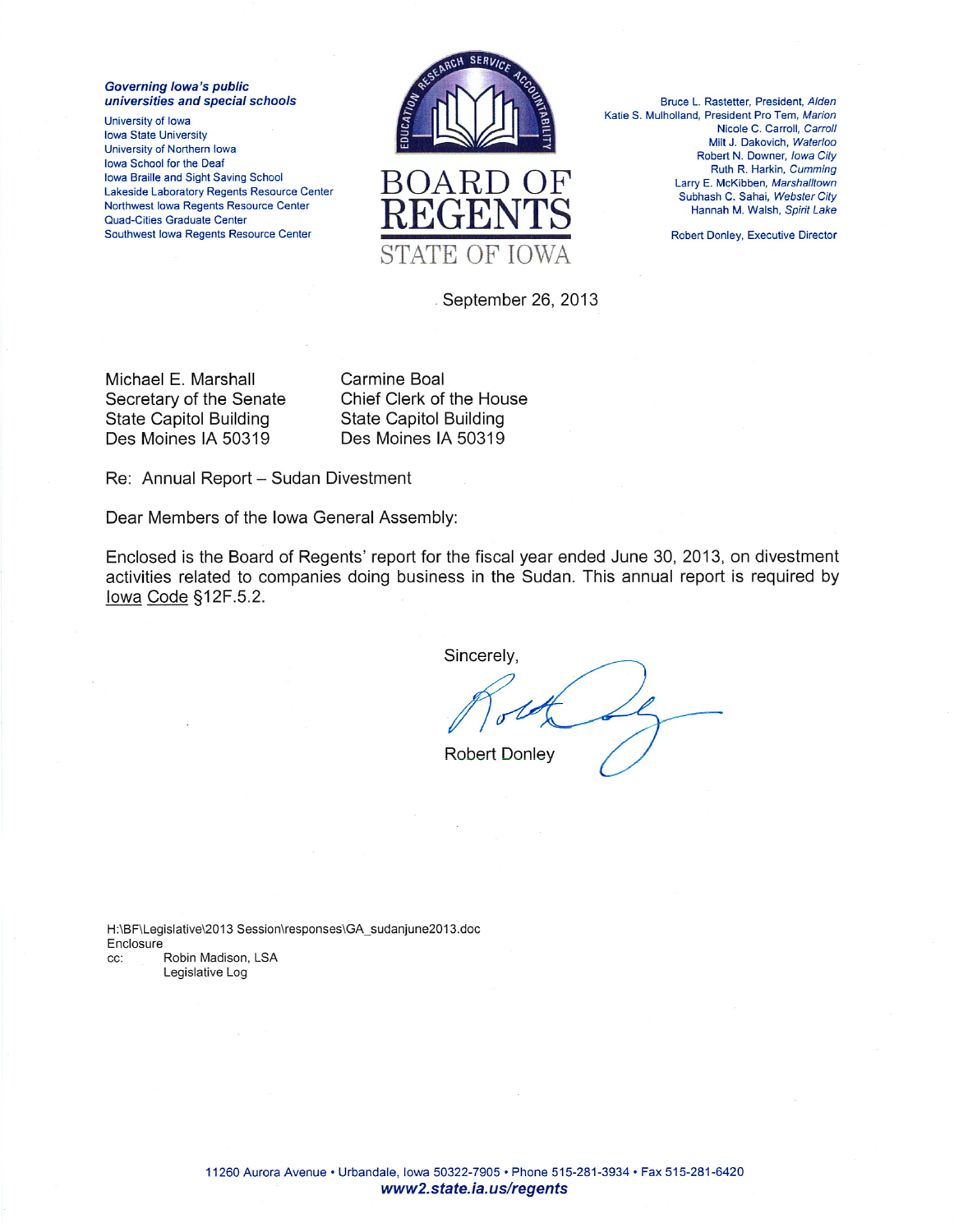# *Board of Regents, State of Iowa*

# **Public Fund SUDAN Divestment Report**

- **A. Total Universe of Companies Per Conflict Resolution Network**  (formerly Sudan Divestment Task Force)
- **B. Summary of all written notices sent**
- **C. Total Positions Divested**
- **D. Holdings**

**As of: June 30, 2013**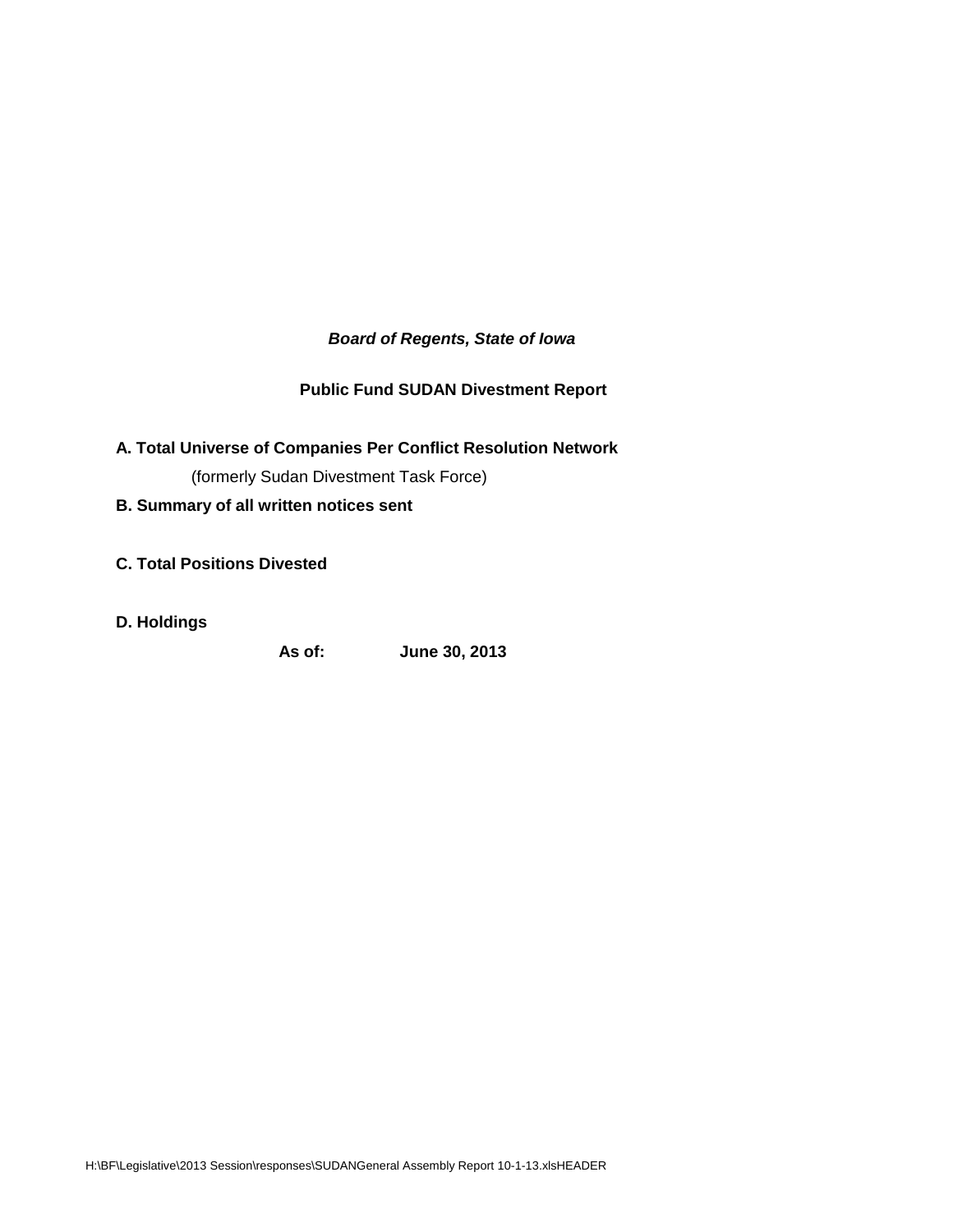| As of June 30, 2013                                                                  |                            |
|--------------------------------------------------------------------------------------|----------------------------|
| <b>COMPANY</b>                                                                       | <b>CATEGORY</b>            |
| <b>Alstom</b>                                                                        | Scrutinized                |
| <b>Alstom India Ltd</b>                                                              | Scrutinized                |
| Areva T&D India Ltd                                                                  | Scrutinized                |
| <b>Wuhan Boiler Company</b>                                                          | Scrutinized                |
| Higleig Petroleum Services and Investment Co. Ltd                                    | Scrutinized                |
| <b>Atlas Copco AB</b>                                                                | Scrutinized                |
| AviChina Industry & Technology Company Ltd.                                          | Scrutinized                |
| <b>Hafei Aviation Industry Co</b>                                                    | Scrutinized<br>Scrutinized |
| Harbin Dongan Auto Engine Co.<br>Caterpillar Inc.                                    | Scrutinized                |
| Caterpillar Credito, S.A. de C.V. SOFOM E.N.R.                                       | Scrutinized                |
| <b>Caterpillar Finance Corp</b>                                                      | Scrutinized                |
| Caterpillar Financial Australia Ltd                                                  | Scrutinized                |
| <b>Caterpillar Financial Services Corp</b>                                           | Scrutinized                |
| <b>Caterpillar International Finance Ltd</b>                                         | Scrutinized                |
| <b>Caterpillar Used Equipment Services International SARL</b>                        | Scrutinized                |
| F.G. Wilson Engineering Ltd                                                          | Scrutinized                |
| Perkins Engineers Co. Ltd                                                            | Scrutinized                |
| <b>China Gezhouba Group Company</b>                                                  | Scrutinized                |
| <b>China Hydraulic &amp; Hydroelectric Construction Group (Sinohydro)</b>            | Scrutinized                |
| Sichuan Power Development Co. Ltd.                                                   | Scrutinized                |
| Sinohydro Group Ltd                                                                  | Scrutinized                |
| Sinohydro Bureau 7 Co Ltd                                                            | Scrutinized                |
| <b>China National Petroleum Corp (CNPC)</b>                                          | Scrutinized                |
| China National United Oil Corp                                                       | Scrutinized                |
| <b>China Petroleum Engineering &amp; Construction Corp</b>                           | Scrutinized<br>Scrutinized |
| <b>CNPC HK Overseas Capital Ltd</b><br><b>CNPC General Capital Limited</b>           | Scrutinized                |
| <b>CNPC Golden Autumn Ltd.</b>                                                       | Scrutinized                |
| Daging Huake Group Co. Ltd                                                           | Scrutinized                |
| Jinan Diesel Engine Co. Ltd                                                          | Scrutinized                |
| Kunlun Energy Co. Ltd                                                                | Scrutinized                |
| PetroChina Co. Ltd                                                                   | Scrutinized                |
| <b>China North Industries Group Corp (CNGC/NORINCO)</b>                              | Scrutinized                |
| AKM Industrial Co. Ltd.                                                              | Scrutinized                |
| China North Industries Corporation (NORINCO)                                         | Scrutinized                |
| Liaoning Huajin Tongda Chemicals                                                     | Scrutinized                |
| North Navigation Control Technology Co. Ltd                                          | Scrutinized                |
|                                                                                      |                            |
| <b>NORINCO International Cooperation Ltd</b>                                         | Scrutinized                |
| Sichuan Nitrocell Co. Ltd                                                            | Scrutinized                |
| <b>China Petrochemical Corp (Sinopec Group)</b>                                      | Scrutinized                |
| Sinopec Capital 2013 Ltd                                                             | Scrutinized                |
| China International United Petroleum and Chemicals                                   | Scrutinized                |
| China Petroleum & Chemical Corp                                                      | Scrutinized                |
| Kingdream PLC                                                                        | Scrutinized                |
| Sinopec Finance Co Ltd                                                               | Scrutinized                |
| Sinopec Group Overseas Development Ltd                                               | Scrutinized                |
| Sinopec International Petroleum Services Corp<br><b>Sinopec Kantons Holdings Ltd</b> | Scrutinized<br>Scrutinized |
| Sinopec Shanghai Petrochemicals Ltd                                                  | Scrutinized                |
| Sinopec Yizheng Chemical Fibre Co. Ltd                                               | Scrutinized                |
| <b>ZPEB Corporation</b>                                                              | Scrutinized                |
| Dongfeng Motor Group Co. Ltd                                                         | Scrutinized                |
| <b>Egypy Kuwait Holding Company</b>                                                  | Scrutinized                |
| <b>Tri Ocean Energy</b>                                                              | Scrutinized                |
| Energy Holding Co. KSCC, The (was AREF Energy Holding)                               | Scrutinized                |
| Higleig Petroleum Services and Investment Co, Ltd.                                   | Scrutinized                |
| <b>FMC Technologies, Inc.</b>                                                        | Scrutinized                |
| FMC Kongsberg Metering A.S.                                                          | Scrutinized                |
| <b>Glencore Xstrata (International) PLC</b>                                          | Scrutinized                |
| <b>Chemoil Energy Ltd</b>                                                            | Scrutinized                |
| <b>Glencore FDG LLC</b>                                                              | Scrutinized                |
| <b>Glencore Finance (Europe)</b>                                                     | Scrutinized                |
| Viterra Inc                                                                          | Scrutinized                |
| Xstrata Canada Corp                                                                  | Scrutinized                |
| Xstrata Canada Financial Ltd<br>Xstrata Finance Canada Ltd                           | Scrutinized<br>Scrutinized |
| Xstrata Finance Dubai Ltd                                                            | Scrutinized                |
| Indian Oil Corporation Ltd (IOCL)                                                    | Scrutinized                |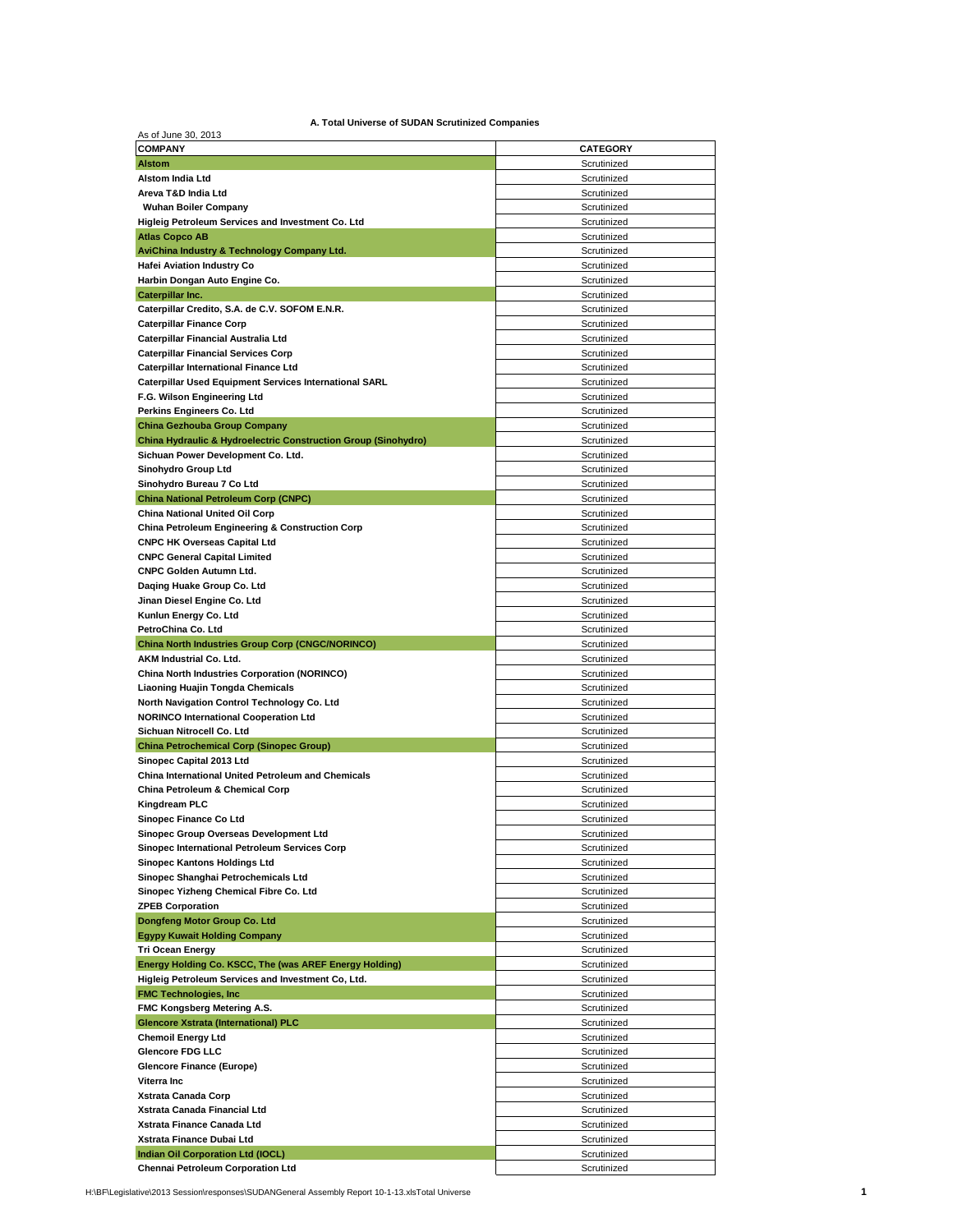| A. Total Universe of SUDAN Scrutinized Companies |  |
|--------------------------------------------------|--|
|--------------------------------------------------|--|

| Lanka IOC Ltd                                             |             |
|-----------------------------------------------------------|-------------|
|                                                           | Scrutinized |
| Jiangxi Hongdu Aviation Industry Co. Ltd                  | Scrutinized |
| <b>JX Holdings Inc.</b>                                   | Scrutinized |
| <b>Eneos Globe Company</b>                                | Scrutinized |
| JX Nippon Oil & Energy Corporation                        | Scrutinized |
| <b>Nippo Corporation</b>                                  | Scrutinized |
| <b>Nippon Oil Corporation</b>                             | Scrutinized |
| <b>Nippon Oil Finance</b>                                 | Scrutinized |
| <b>Nippon Mining Holdings</b>                             | Scrutinized |
| <b>Space Energy Corporation</b>                           | Scrutinized |
| <b>LS Industrial Systems</b>                              | Scrutinized |
| <b>Managem</b>                                            | Scrutinized |
| ONA S.A.                                                  | Scrutinized |
| Societe Metallurgique                                     | Scrutinized |
| <b>Mercator Ltd</b>                                       | Scrutinized |
| <b>Mercator Lines Singapore</b>                           | Scrutinized |
| Oil & Natural Gas Corporation Ltd. ONGC)                  | Scrutinized |
| Mangalore Refinery & Petrochemicals Ltd                   | Scrutinized |
| <b>ONGC Nile Ganga BV Amsterdam</b>                       | Scrutinized |
| <b>ONGC Videsh Limited</b>                                | Scrutinized |
| Oil India Ltd                                             | Scrutinized |
| <b>Orca Gold Inc.</b>                                     | Scrutinized |
| <b>Petroliam Nasional Berhad (Petronas)</b>               | Scrutinized |
| Gas District Cooling PutraJaya Sdn Bhd                    | Scrutinized |
| <b>KLCC Property Holdings Bhd</b>                         | Scrutinized |
| Malaysia International Shipping Co. (MISC Bhd)            | Scrutinized |
| Midciti Resources Sdn Bhd                                 | Scrutinized |
| <b>MISC Capital Ltd</b>                                   | Scrutinized |
| <b>OGP Technical Services</b>                             | Scrutinized |
| Optimal Chemicals (Malaysia) Sdn Bhd                      | Scrutinized |
| <b>Petronas Capital Ltd</b>                               | Scrutinized |
| Petronas Carigali Nile                                    | Scrutinized |
| <b>Petronas Chemical Group Berhad</b>                     | Scrutinized |
| Petronas Chemicals Glycols Sdn Bhd                        | Scrutinized |
| Petronas Dagangan Bhd                                     | Scrutinized |
| <b>Petronas Gas Bhd</b>                                   | Scrutinized |
| Petronas Global Sukuk Ltd.                                | Scrutinized |
|                                                           |             |
| <b>Petronas Marketing Sudan</b>                           | Scrutinized |
| Putrajaya Holdings Sdn Bhd<br><b>PT Pertamina Persero</b> | Scrutinized |
| <b>Ranhill Berhad</b>                                     | Scrutinized |
| Ranhill International aka RII                             | Scrutinized |
|                                                           | Scrutinized |
| <b>Ranhill Power Sdn Bhd</b>                              | Scrutinized |
| <b>Ranhill Powertron Sdn</b>                              | Scrutinized |
| new Ranhill Powertron II Sdn                              | Scrutinized |
| <b>Reliance Industries Ltd</b>                            | Scrutinized |
| Infotel Broadband Services Ltd                            | Scrutinized |
| Reliance Holdings USA Inc.                                | Scrutinized |
| <b>Scomi Group Berhad</b>                                 | Scrutinized |
| Scomi Oiltools                                            | Scrutinized |
| <b>KMCOB Capital Berhad</b>                               | Scrutinized |
| Scomi Engineering Berhad                                  | Scrutinized |
| <b>Statesman Resources Limited</b>                        | Scrutinized |
| Statesman Africa Ltd                                      | Scrutinized |
|                                                           |             |
| <b>Trafigura Beheer</b>                                   | Scrutinized |

 **indicates Parent Company Added to Parent Company** DROPPED: **Biopetrol Industries AG Glencore Finance**

ADDED:

**Ranhill Powertron II Sdn** wholly owned subsidiary of Ranhill Berhad **Sinopec Capital 2013 Ltd** wholly owned subsidiary of China Petrochemical Corporation **Atlas Copco AB**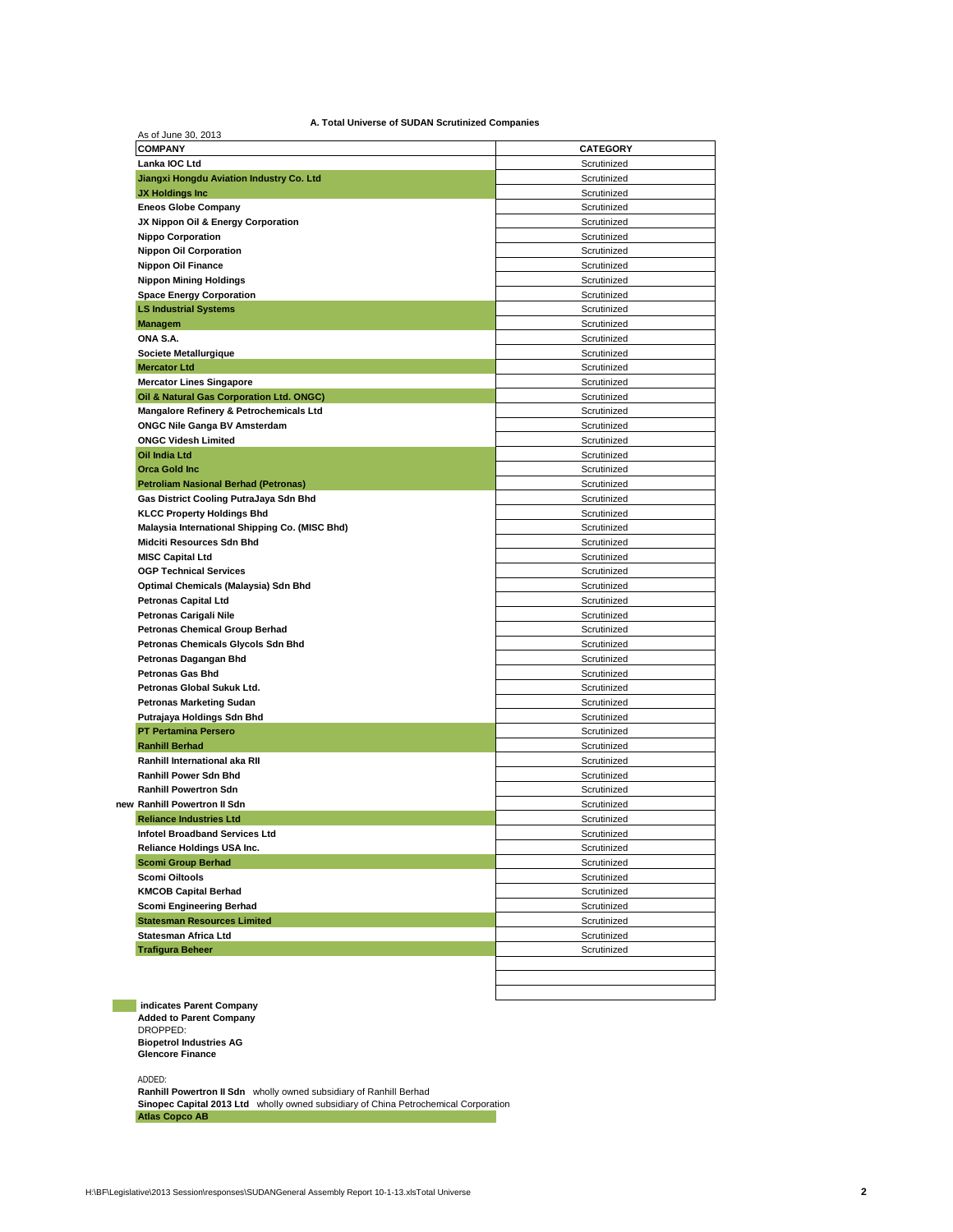### **B. Summary of all written notices**

**Each Quarter** Board of Regents notified Regent institutions of Sudan Divestment Task Force document valid for the quarter ended that lists scrutinized companies. Institutions asked to identify any of these companies within their investment holdings. Institutions responded.

### **The following chart summarizes the number of companies contacted in fiscal year 2013 pursuant of chapter 12F**

| <b>Time Period</b> | Number |
|--------------------|--------|
| September 30, 2012 |        |
| December 31, 2012  |        |
| March 31, 2013     |        |
| June 30, 2013      |        |

#### **\* - all scrutinized companies were sent annual engagement letter**

**October 1, 2013** File annual report

Post notice on Regents website that Sudan Divestment annual report has been filed and is available upon request.

**List of Board of Regents "Scrutinized Companies" As of June 30, 2013**

| Company                       | <b>Letters Mailed</b> | Category    | <b>Direct Holding</b> | Indirect<br>Holding |
|-------------------------------|-----------------------|-------------|-----------------------|---------------------|
| All scrutinized               | 2nd Qtr               | Scrutinized |                       | x                   |
| <b>FMC Technologies, Inc.</b> | 3rd Qtr               | Scrutinized |                       | X                   |
| FMC Kongsberg Metering A.S.   | 3rd Qtr               | Scrutinized |                       | X                   |
| <b>Orca Gold Inc.</b>         | 3rd Qtr               | Scrutinized |                       | X                   |
| <b>Atlas Copco AB</b>         | 4th Qtr               | Scrutinized |                       | X                   |
|                               |                       |             |                       | X                   |
|                               |                       |             |                       |                     |
|                               |                       |             |                       |                     |
|                               |                       |             |                       |                     |
|                               |                       |             |                       |                     |
|                               |                       |             |                       |                     |
|                               |                       |             |                       |                     |
|                               |                       |             |                       |                     |

Companies deemed "Inactive" by the Sudan Divestment Task Force are not subject to divestment. Letters are sent annually.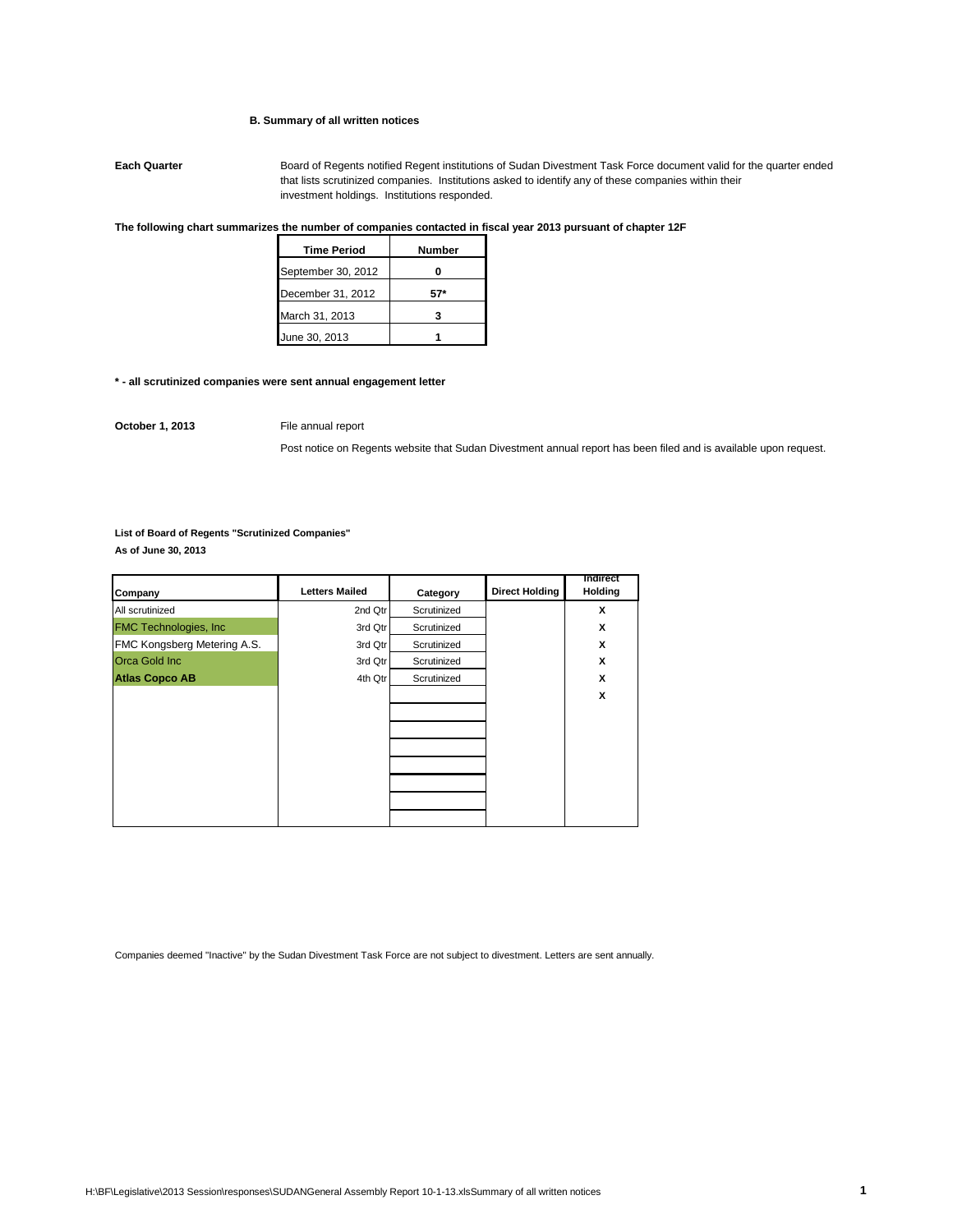### **C. Total Positions Divested**

**Company Security Manager Category Active/Inactive Shares Book Cost Principal Rec'd Gain/Loss**

**Average Cost of the shares -**

**Proceeds**

**Difference between Cost of shares and Sale of shares:**

**No funds required divestment**